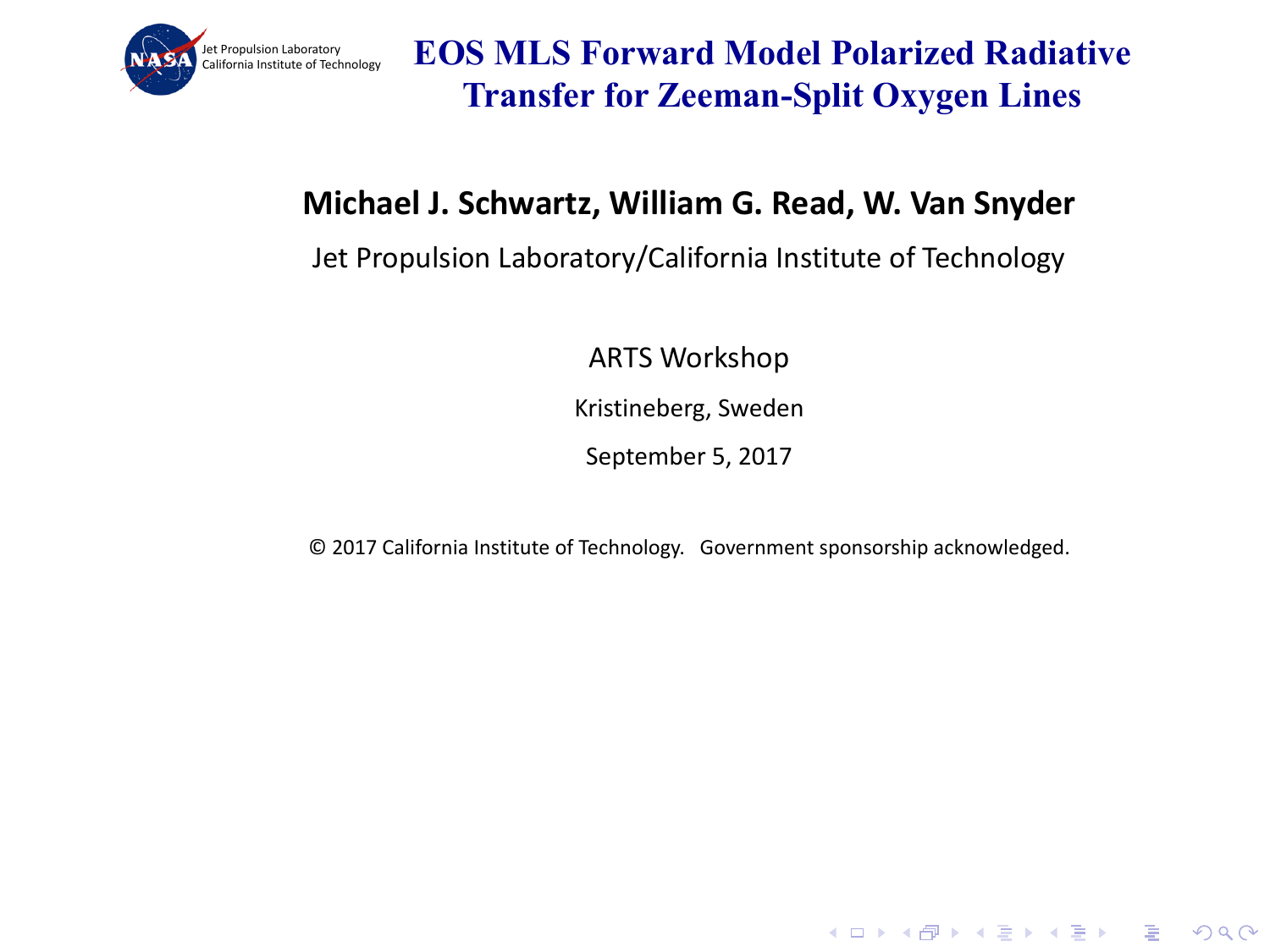# The Microwave Limb Sounder on Aura

- $\triangleright$  The EOS Microwave Limb Sounder (MLS) was launched on the NASA Aura satellite in August, 2004 and since that time has provided near-continuous, ∼3500 daily sets of atmospheric composition and temperature profiles from ∼8–90 km along the suborbital track.
- $\triangleright$  Design life was 5 years, but almost most of the system is still operating after 13+ years. (Exceptions are the 2.5 THz radiometer and  $640$  GHz  $N<sub>2</sub>O$  band.)
- ► The Aura orbit is sun synchronous (83°S–83°N) with 1:30 and13:30 equator crossings.
- $\triangleright$  MLS scans the atmospheric limb along track 240 times per orbit and successive MLS along-track limb scans overlap, so we can do a 2-D optimal-estimation retrieval at 1.5° uniformly-spaced suborbital profiles, using a block of limb scans to retrieve a block of profiles.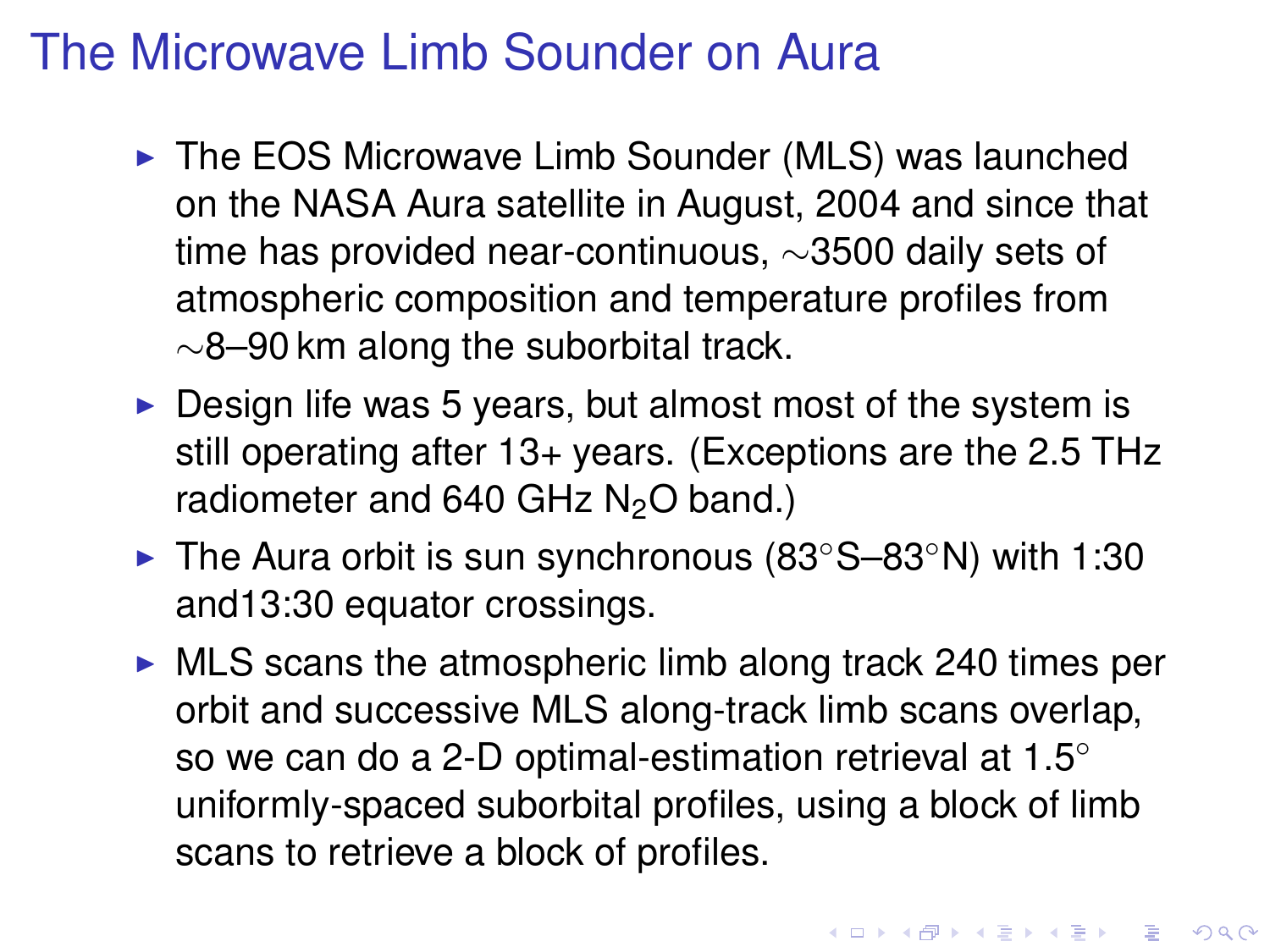- $\triangleright$  The instrument has five radiometers:
	- $\triangleright$  118 GHz: (two linear polarizations) Temperature, GPH, tangent pressure, IWC, IWP
	- $\triangleright$  190 GHz: H<sub>2</sub>O, HCN, HNO<sub>3</sub>, N2O, RHI, CH<sub>3</sub>CN, CIO, IWC, IWP,  $O_3$ , volcanic  $SO_2$
	- ▶ 240 GHz: CO, UTLS HNO<sub>3</sub>, IWC, IWP, O<sub>3</sub>, volcanic SO<sub>2</sub>, UT Temperature
	- ▶ 640 GHz: BrO, CH<sub>3</sub>Cl, CH<sub>3</sub>CN, CH<sub>3</sub>OH, ClO, HCl, HO<sub>2</sub>, HOCI, volcanic  $SO_2$ , CH<sub>3</sub>CN HNO<sub>3</sub>, IWC, IWP, N<sub>2</sub>O, strat  $O<sub>3</sub>$
	- $\blacktriangleright$  2.5 THz: OH, O3
- $\blacktriangleright$  Temperature is primarily inferred from emission by oxygen  $(O<sub>2</sub>)$ . Aura MLS middle atmosphere temperature retrievals use emission from the  $O<sub>2</sub>$  118.75 GHz line, but the retrieval code has also recently also been applied to the reprocessing of UARS MLS radiances from the 60-GHz band.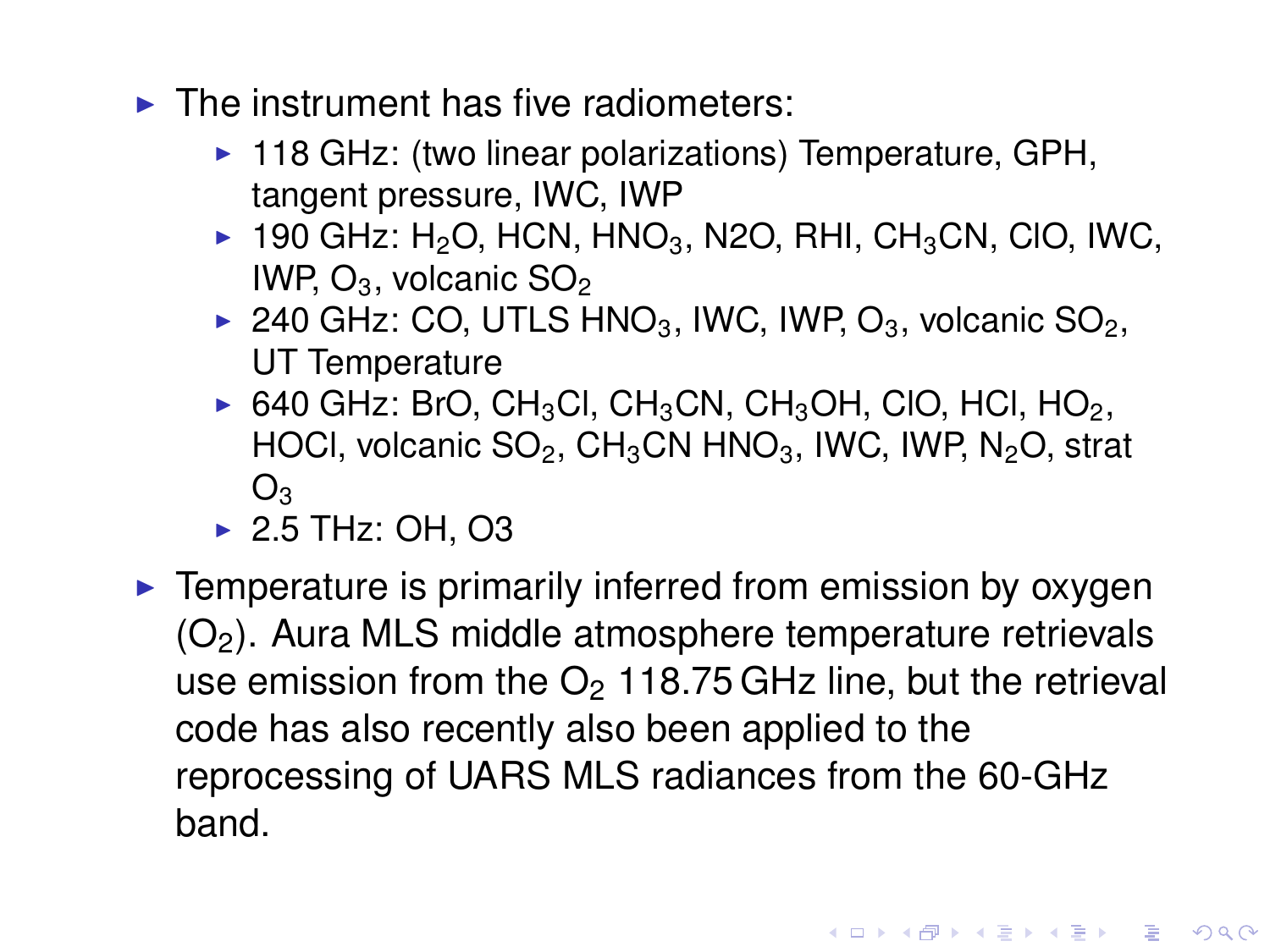- $\blacktriangleright$  The forward model is primarily a line-by-line calculation that provides the radiances and radiance derivatives (Jacobians) required by the optimal estimation retrieval.
- $\triangleright$  Aura MLS has two 100-kHz-resolution digital autocorrelator spectrometers (DACS) attached to two orthogonally linearly-polarized 118-GHz receivers. R1A couples to radiation with magnetic field vector  $(\hat{H})$  nearly horizontal at the tangent point of the limb path while R1B couples to radiation with  $\hat{H}$  nearly vertical.
- $\triangleright$  The R1B DACS is very rarely operated as the hardware is used on the 230-GHz CO line center.
- Starting in the upper mesosphere  $(\gtrsim 70 \text{ km})$ , this emission becomes increasingly polarized and non-isotropic due to Zeeman splitting of  $O<sub>2</sub>$  spectral lines by the geomagnetic field.

**KORK ERKEY EL POLO**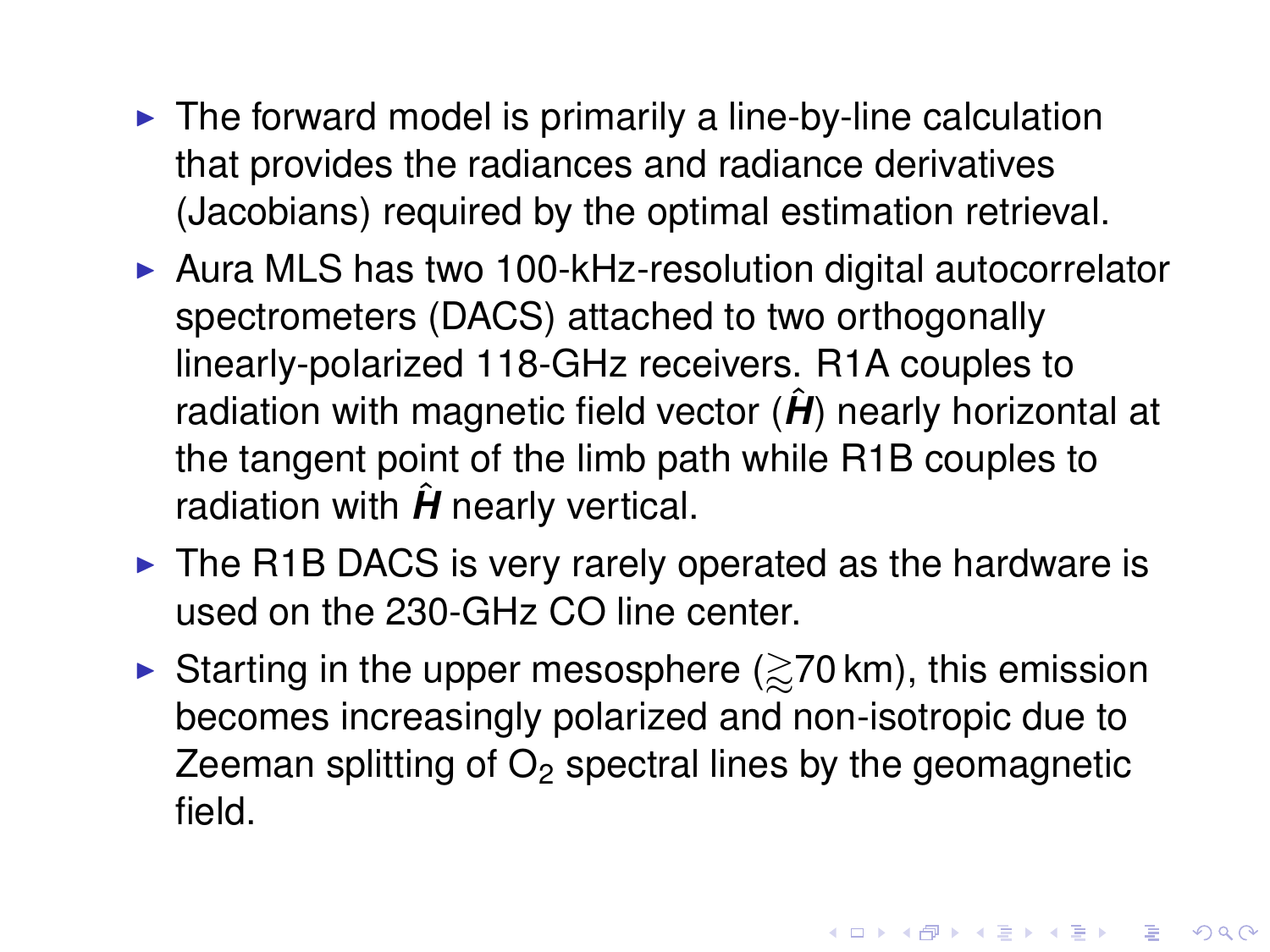- $\blacktriangleright$  The model accounts for polarization-dependent emission and for correlation between polarizations with complex 2x2 intensity and absorption matrices after Lenoir. This formalism is believed to be equivalent to the formalism of Stokes parameters used by ARTS. (Part of why we are here is to check!)
- $\triangleright$  The forward model is built into the retrieval system, with FORTRAN modules controlled by a complex configuration language, and it is quite cumbersome to use as a stand-alone radiative transfer model.
- $\triangleright$  Polarized forward mode algorithms were documented in a TGARS Aura special issue paper, Schwartz, et al. "EOS MLS Forward Model Polarized Radiative Transfer for Zeeman-Split Oxygen Lines" and, more leisurely and pedagogically, in an ATBD, both of which are available on the MLS website.
- $\triangleright$  This rest of this talk is a brief summary of some highlights from these papers. I have hardcopies of the TGARS paper if you want some light reading.KID KA LIKI KENYE DI DAG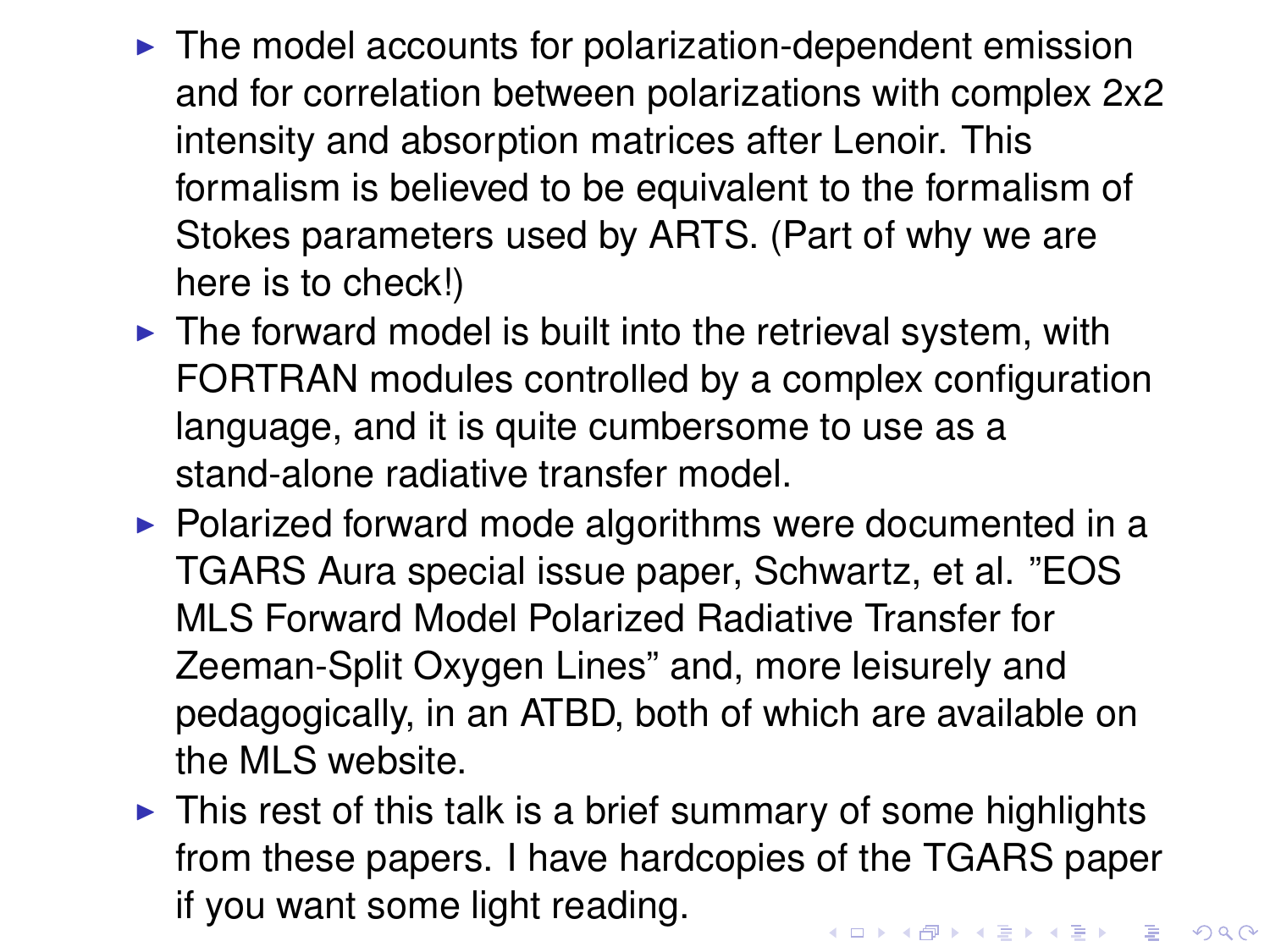#### Modeled 118-GHz Limb Radiances

Canonical  $\mathcal{B}_{\text{geo}}(50 \,\mu\text{T})$  orientations

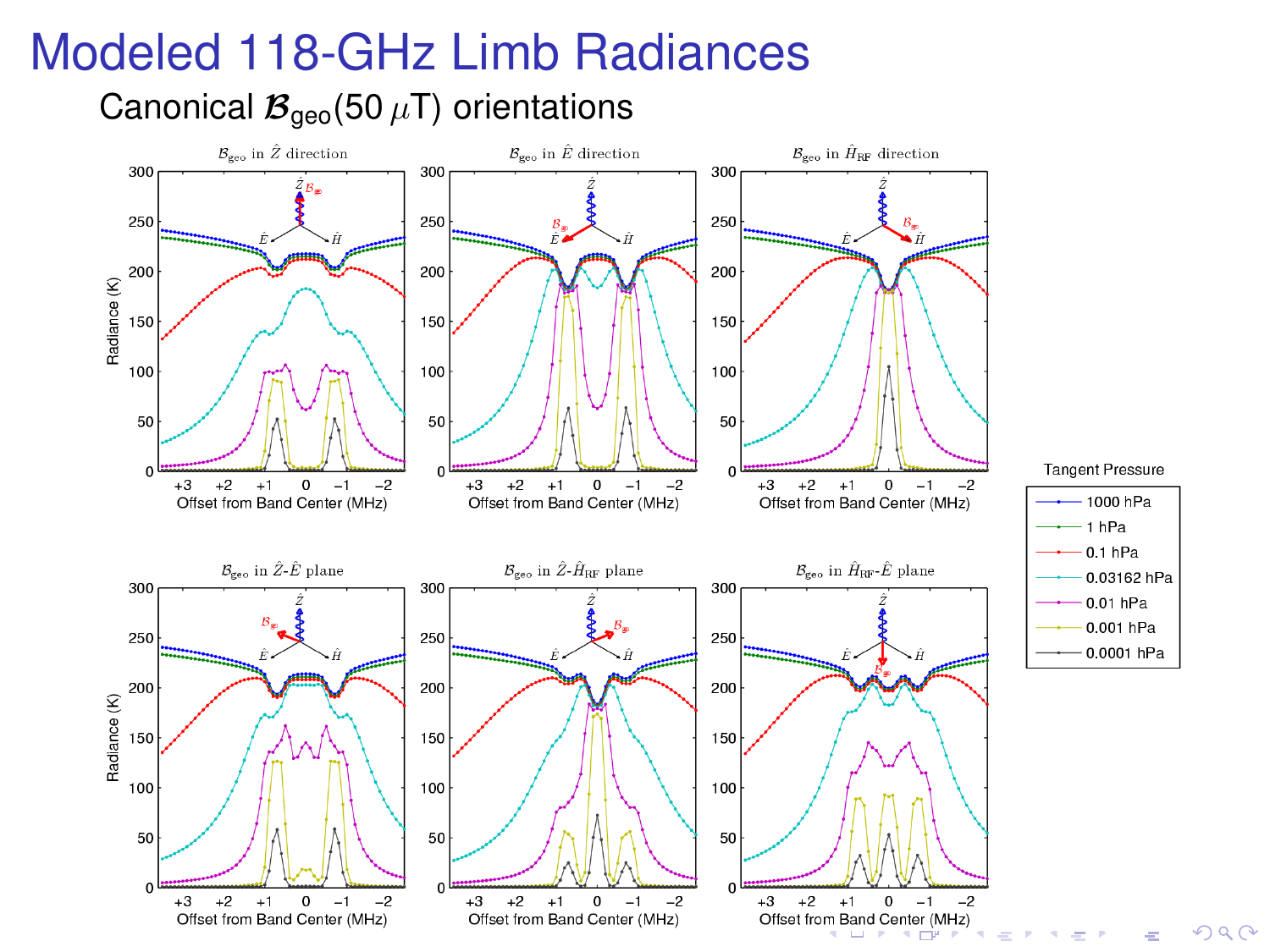- $\triangleright$  The six panels show single-frequency, single-ray, modeled 118-GHz radiances for six orientations of  $\mathcal{B}_{\text{geo}}(50 \mu T)$ , with respect to the polarization and propagation directions of the linear polarization mode under consideration.
- $\triangleright$  Doppler-broadened cores of the lines are fully saturated at 0.001 hPa for some polarization, but not necessarily for that of the observation.
- In the top left panel, propagation is along  $\mathcal{B}_{\text{geo}}$  and the  $\sigma_{+}$ (higher frequency) and  $\sigma$  (lower frequency) lines are right and left circularly polarized respectively. Along the 0.001 hPa tangent-pressure ray, the line centers are opaque for one circular mode and transparent for the other. A linear polarization consists of half of each.
- In the top middle panel,  $\mathcal{B}_{\text{geo}}$  is aligned with  $\hat{E}$  and the  $\sigma_{+}$ lines are linearly co-polarized with the mode under consideration.
- In the top right panel,  $B_{\text{geo}}$  is aligned with the antenna's **H** direction and the  $\pi$  line is co-polarized with the mode under consideration.**YO A GERRITH A BY A GAR**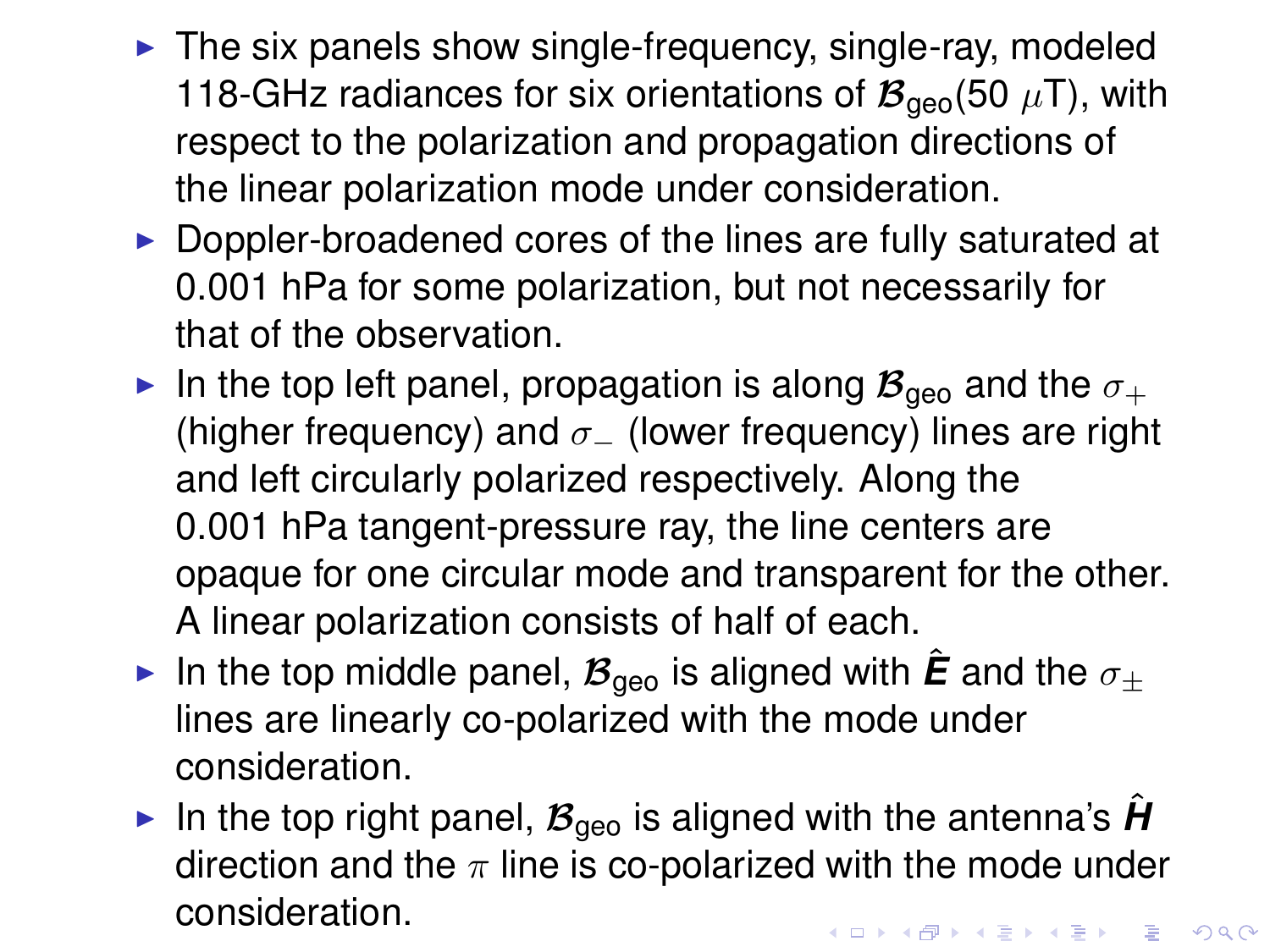# MLS Radiances, Forward model, and Residuals



- ► Two orbits of mean 80–94 km DACS radiances (R1A on top left, R1B on top right)
- $\triangleright$  Corresponding forward model calculations (middle)
- At high latitudes,  $\mathcal{B}_{\text{geo}}$  is nearly normal to the earth's surface and R1A ( $\hat{H}$  horizontal) sees the  $\sigma\pm$  lines while R1B ( $\hat{H}$  vertical) sees the  $\pi$  line.
- $\triangleright$  Residuals (bottom) include non-retrieved Doppler shifts due to mean wind.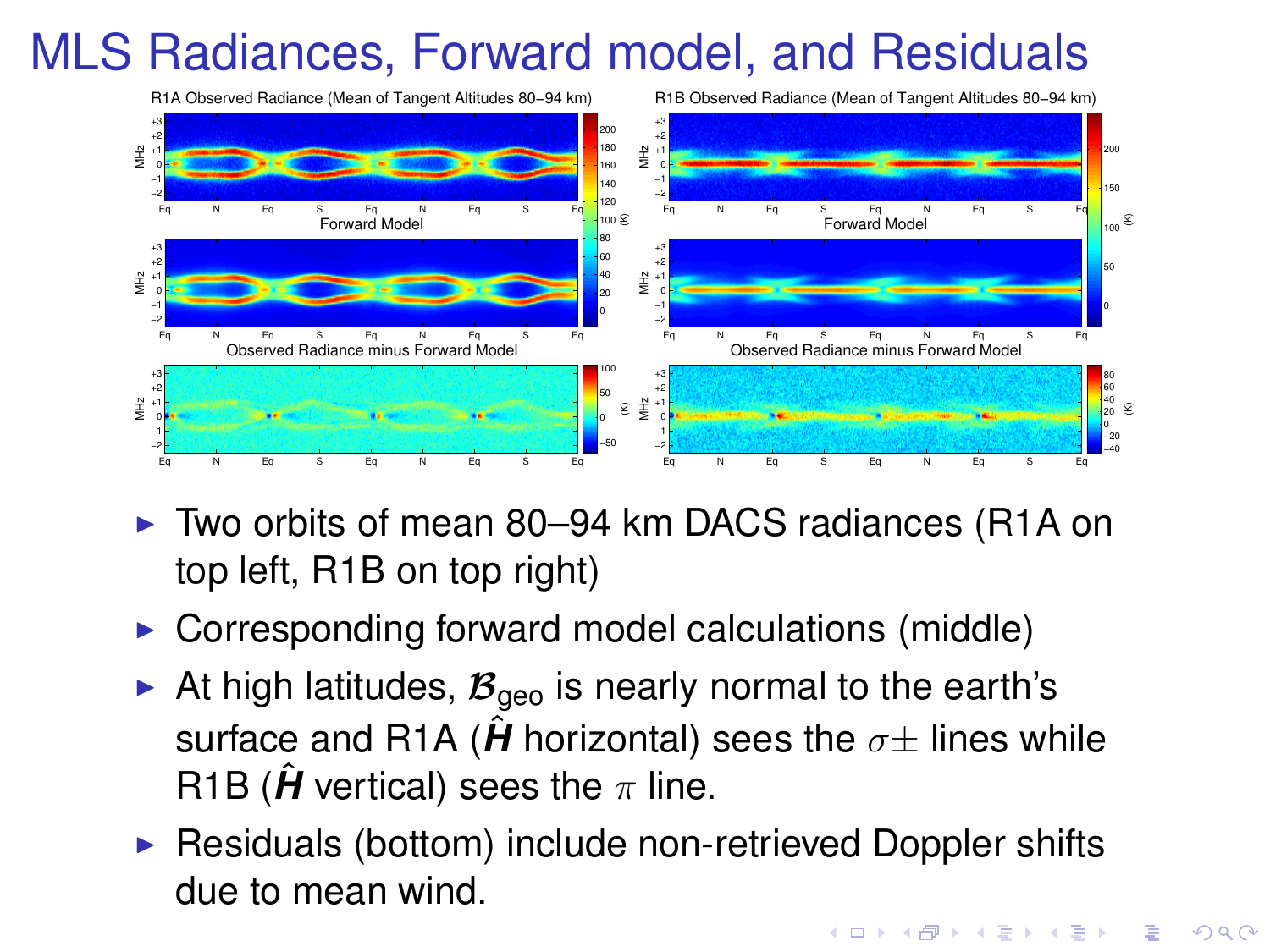# The Spin-Rotational Microwave Spectrum of  $O<sub>2</sub>$



- $\triangleright$  The electronic ground state of diatomic oxygen (O<sub>2</sub>) has a pair of aligned electronic spins (electronic spin quantum number  $s = 1$ ) with an associated magnetic dipole moment.
- $\triangleright$  Oxygen's microwave spectrum consists of magnetic dipole transitions that reorient this spin relative to the molecule's end-over-end rotation (quantum number *N*).
- ► It is approximately "Hund's case (b)", where **s** adds to **N** to give total angular momentum, *J*. Time-averaged  $\langle s \rangle$  is the projection of *s* on *J*.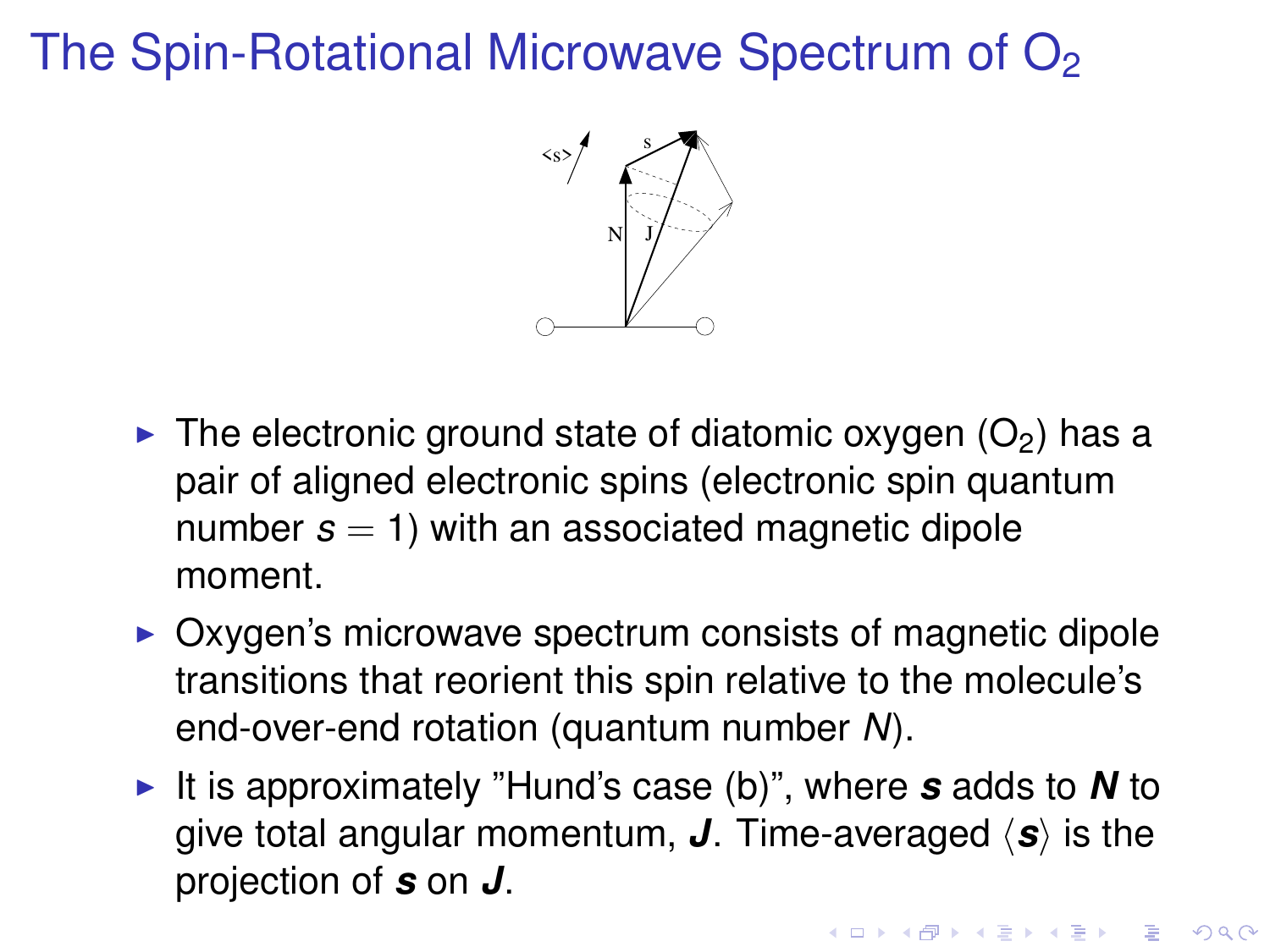# Zeeman Splitting of *O*<sup>2</sup> Spectral Lines

- In The projection of *J* (and therefore of  $\langle s \rangle$ ) on  $\mathcal{B}_{\text{qee}}$  has J(J+1) values denoted by the quantum number m.
- $\triangleright$  These J(J+1) states are shifted in energy by interaction with the  $\mathcal{B}_{\text{geo}}$ ,  $\Delta E = mg\mu_B|\mathcal{B}_{\text{geo}}|$ .
- ► maximum shifts are  $\sim \pm 140$  kHz/ $\mu$ Tesla, or less than 700 kHz in magnitude for typical terrestrial fields,  $|\mathcal{B}_{\text{geo}}| \lesssim 50 \mu$ Tesla.
- <sup>I</sup> Zeeman components with different ∆*M* couple to different radiation polarizations.

**KORKAR KERKER E VOOR**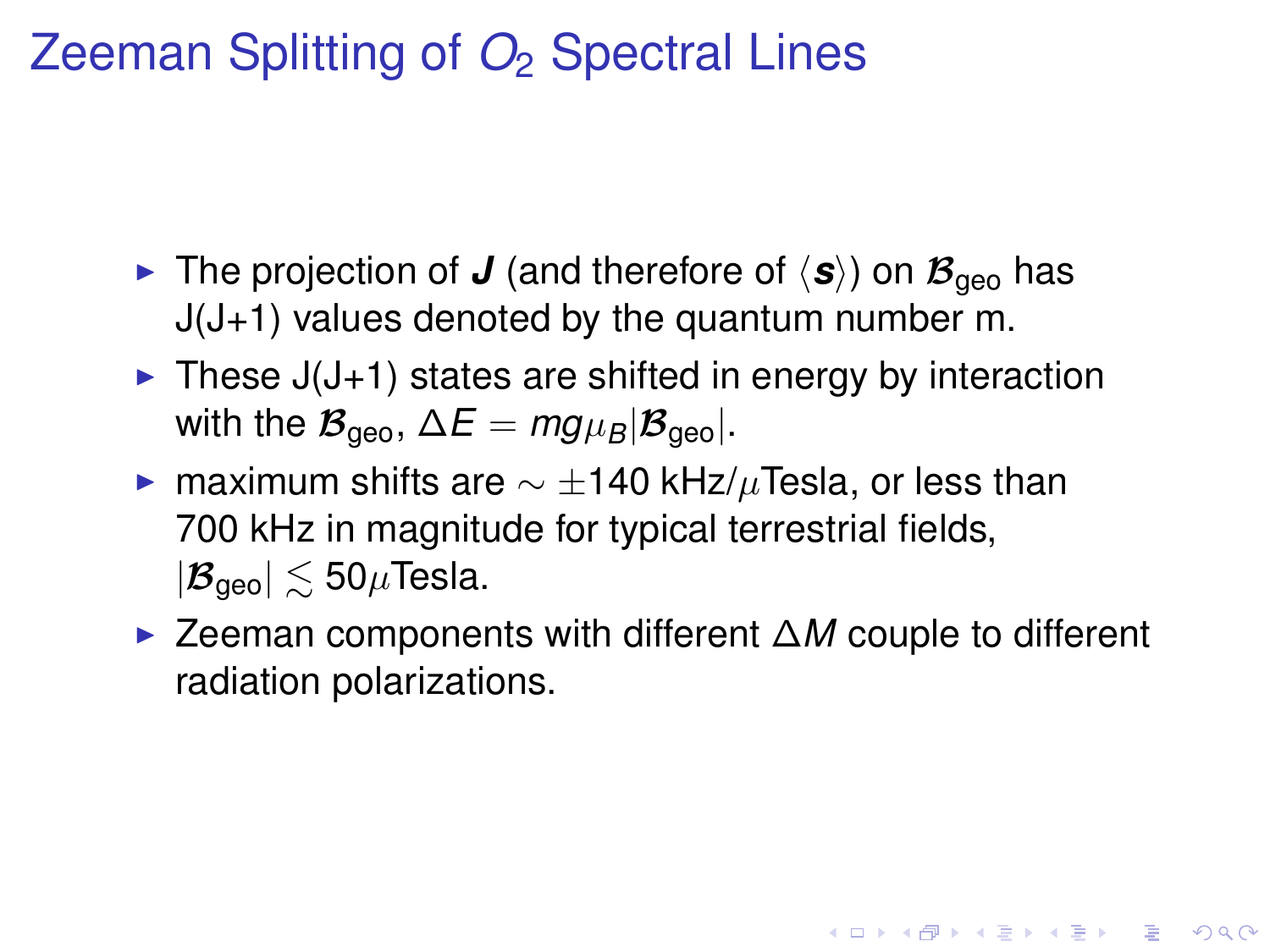# Diatomic Oxygen Spin-Rotation Spectrum



Zeeman Splitting of the 3- line (not to scale)



 $\left\{ \begin{array}{ccc} 1 & 0 & 0 \\ 0 & 1 & 0 \end{array} \right.$  $\Rightarrow$  $2990$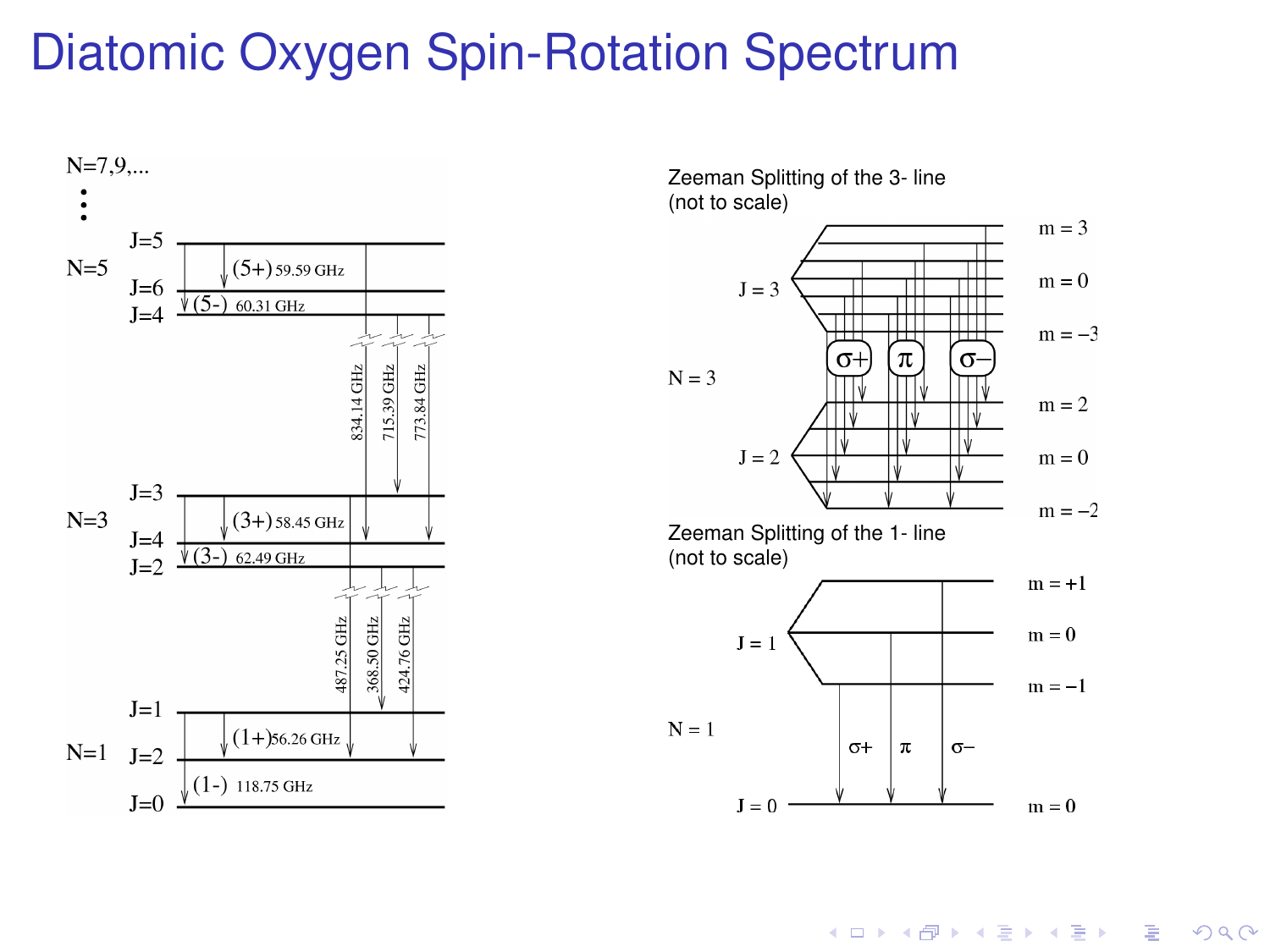# Polarization-dependent 3-D Magnetic Susceptibility

- ► Linearly-polarized radiation with its *H* vector along the imposed magnetic field couples only to  $\pi$  transitions
- $\blacktriangleright$  Right and left-circular polarizations propagating along the external field couple only to  $\sigma_+$  and  $\sigma_-$  transitions.
- In a Cartesian basis where  $\hat{z}$  is the direction of  $\mathcal{B}_{\text{q}e0}$ , the susceptibility tensor has the form

$$
\chi^{(3)} = \begin{bmatrix} (\chi_+ + \chi_-)/2 & -\iota(\chi_+ - \chi_-)/2 & 0 \\ \iota(\chi_+ - \chi_-)/2 & (\chi_+ + \chi_-)/2 & 0 \\ 0 & 0 & \chi_0 \end{bmatrix}.
$$

**KORKAR KERKER E VOOR** 

where,  $\chi_+,\chi_-$  and  $\chi_0$  are the eigenvalues of  $\chi^{(\mathbf{3})}.$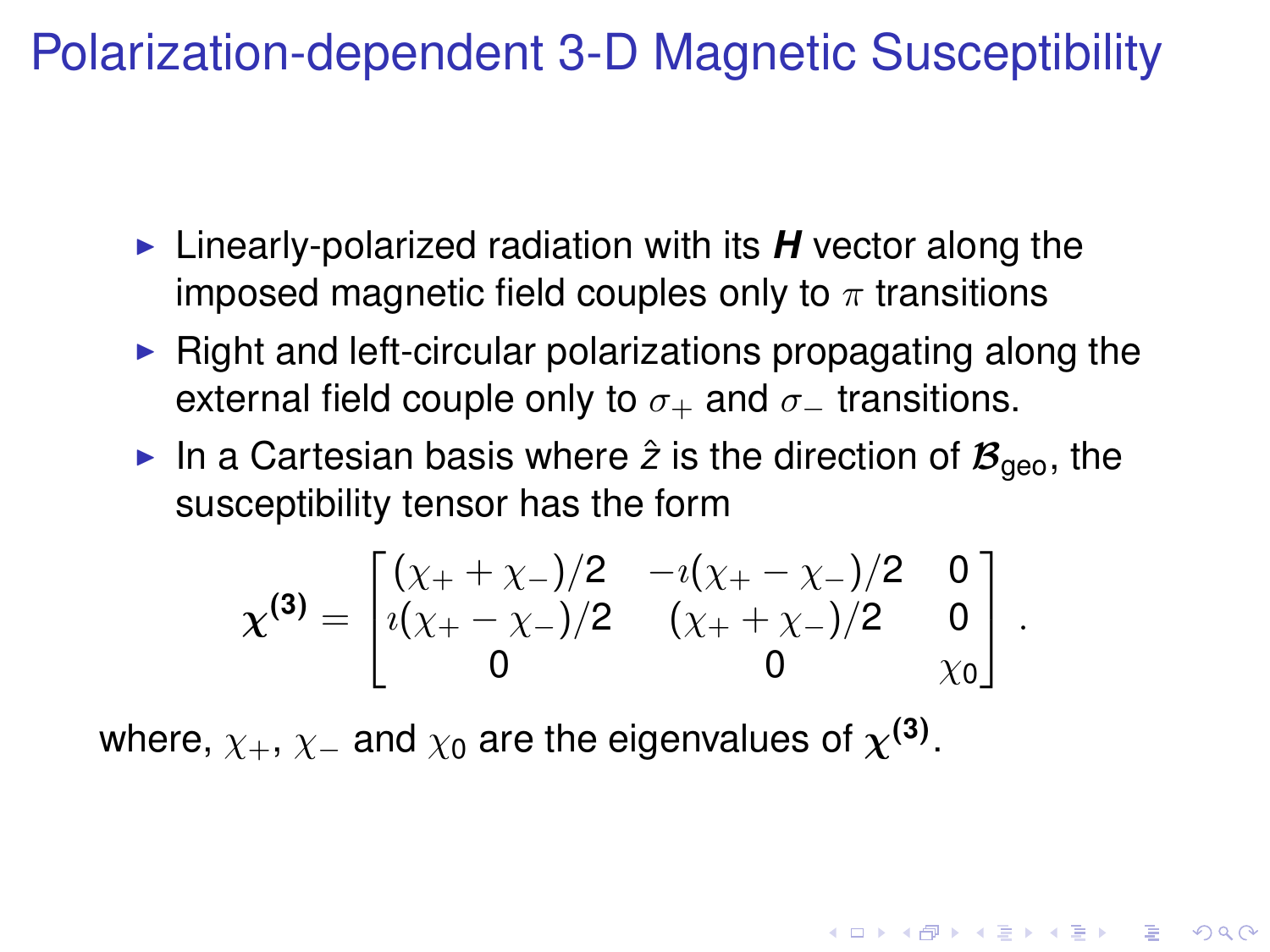### Reduction to 2-D:  $\rho$  Matrices

- $\blacktriangleright \ \chi^{(3)}$  is a tensor, so we know how to rotate it  $(\bm{R}\chi^{(3)}\bm{R}^\dagger)$
- $\triangleright$  We can rotate by  $\theta$  to put make  $\hat{z}$  the direction of propagation and by  $\phi$  to put the the linear polarization of our receiver in the *x*ˆ direction.
- In the weak interaction limit, (Im $\{ \chi \} \ll 1$ ), the EM fields are nearly transverse, the  $\hat{z}$  dimension may be neglected, and the resulting 2x2 matrix,  $\chi$ , may be written

$$
\chi = \chi_+ \rho_+ + \chi_0 \rho_0 + \chi_- \rho_- \ ,
$$

where

$$
\rho_{\pm} = \mathbf{R}_{\phi} \begin{bmatrix} 1 & \mp i \cos \theta \\ \pm i \cos \theta & \cos^2 \theta \end{bmatrix} \mathbf{R}_{\phi}^{\dagger},
$$

$$
\rho_{0} = \mathbf{R}_{\phi} \begin{bmatrix} 0 & 0 \\ 0 & \sin^2 \theta \end{bmatrix} \mathbf{R}_{\phi}^{\dagger},
$$

and the  $\phi$  rotation is

$$
\mathbf{R}_{\phi} = \begin{bmatrix} \cos \phi & \sin \phi \\ -\sin \phi & \cos \phi \end{bmatrix} .
$$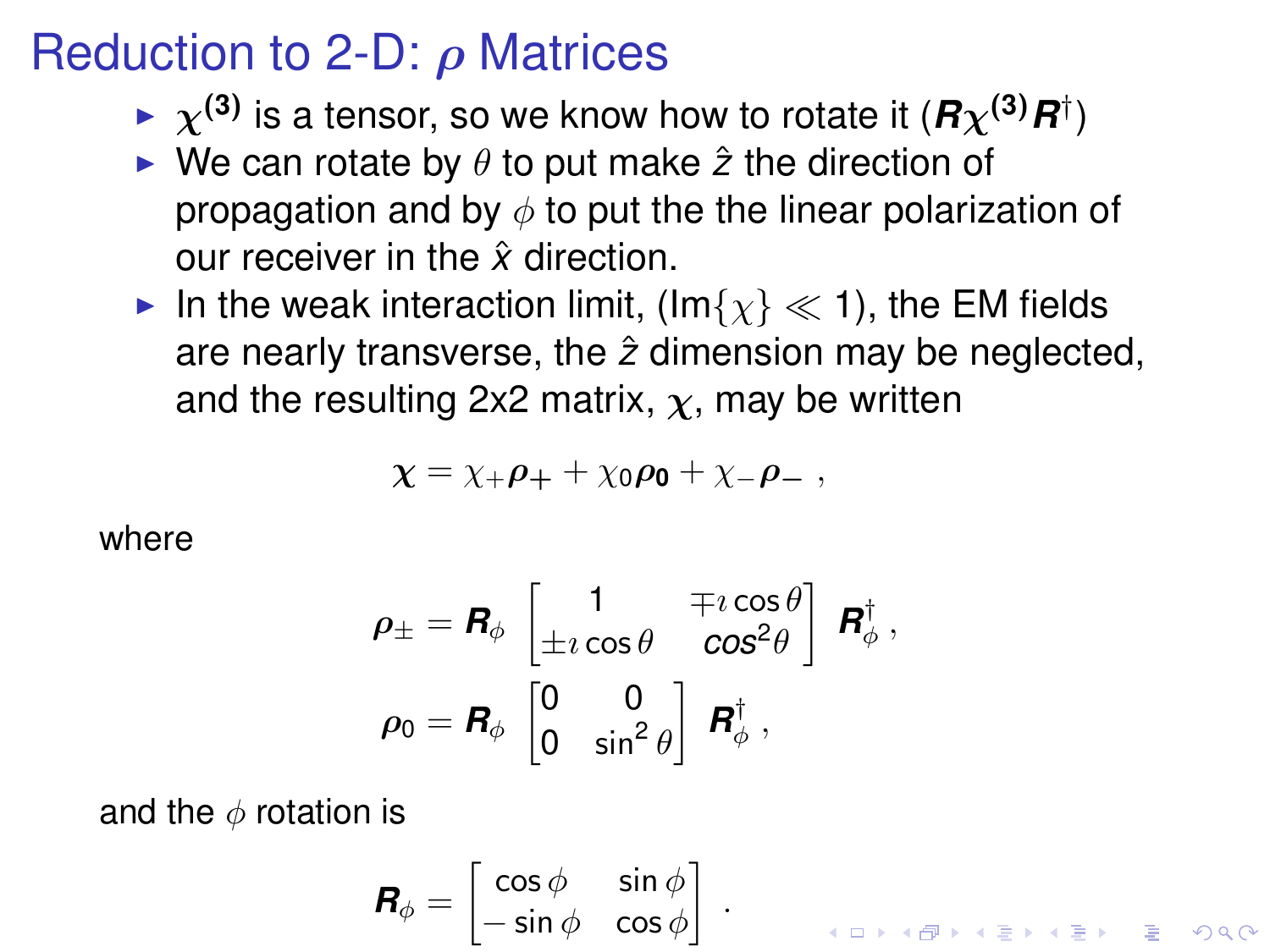# Reduction to 2-D:  $\rho$  Matrices (continued)

- **Figure 1** The three complex 2x2 matrices,  $\rho_+$ ,  $\rho_0$ ,  $\rho_-$ , are functions only of  $\theta$  and  $\phi$ 
	- $\blacktriangleright$   $\theta$  is the angle between  $\mathcal{B}_{\text{geo}}$  and the propagation direction,  $\hat{z}$
	- $\rightarrow \phi$  is the angle between the radiation linear polarization direction and the  $\mathcal{B}_{\text{geo}}$ - $\hat{z}$  plane.
- ► The coefficients  $\chi_+, \chi_-$  and  $\chi_0$  are complex scalars, sums of the lineshapes of all lines of a given ∆*m*, while the ρ*<sup>j</sup>* contain common polarization dependence for each set, ∆*m*. (Wigner-Eckart Theorem)
- $\triangleright$  When Zeeman splitting is negligible ( $|\mathcal{B}_{\text{geo}}| = 0$  or far from line center),  $\chi = \chi_+ \rho_+ + \chi_0 \rho_0 + \chi_- \rho_-$  is a multiple of the identity matrix and equations reduce to the scalar case for each diagonal.
- $\triangleright$  When Zeeman splitting is not negligible, matrices at different points along the propagation path do not generally commute.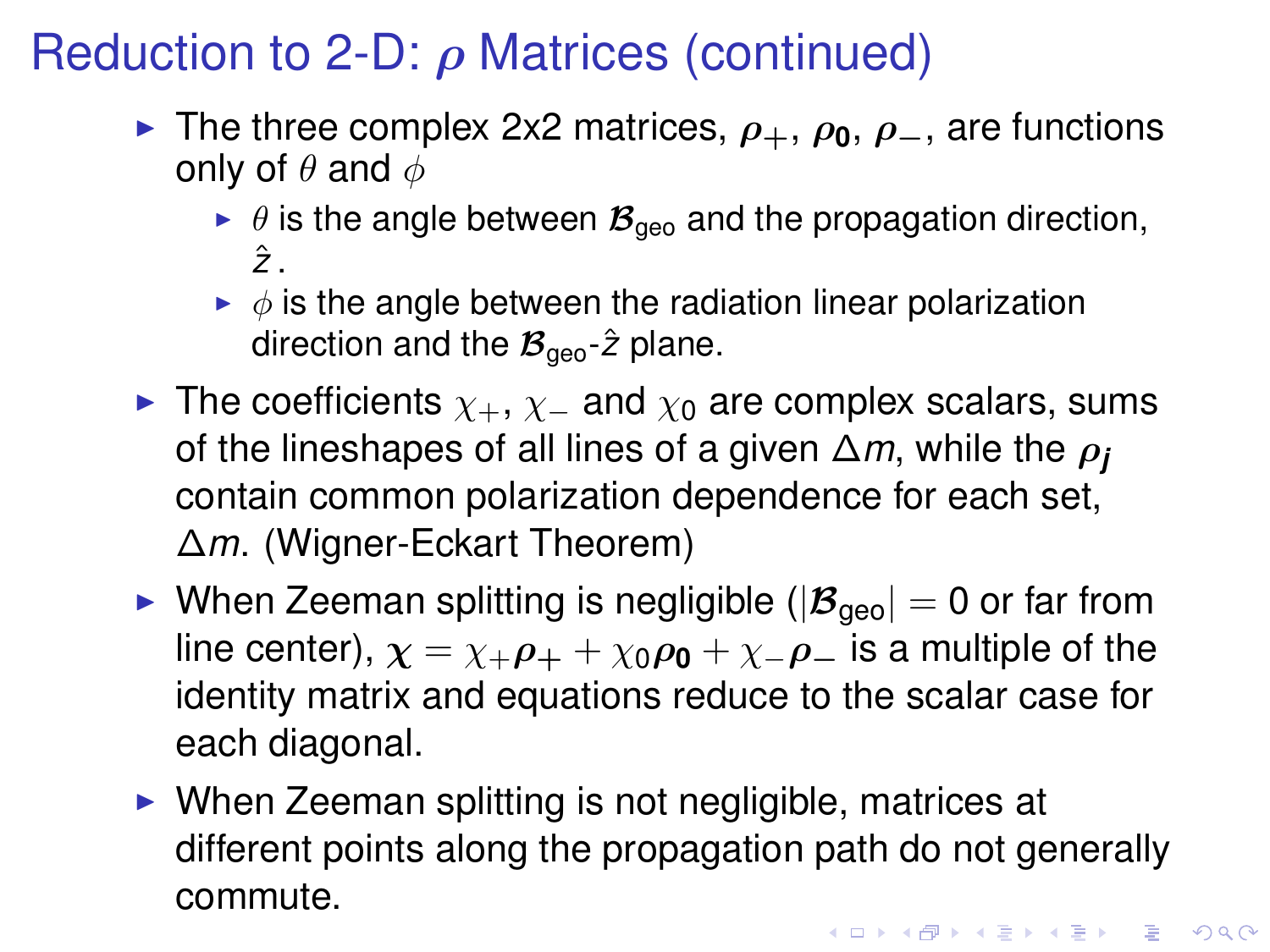## Polarized Intensity: The Coherence Matrix

In the rotated, reduced-dimensionality basis, the 2x2 intensity coherence matrices are

$$
\boldsymbol{I} = \begin{bmatrix} I_{\parallel} & I_{\parallel} + iI_{\circ} \\ I_{\parallel} - iI_{\circ} & I_{\perp} \end{bmatrix} ,
$$

where  $I_{\parallel}$  and  $I_{\perp}$  are radiated power in linear polarizations respectively parallel and perpendicular to the direction of linear polarization of our receive and *I*◦ and *I*<sup>|</sup> are the circular and linear coherences of the polarizations.

This matrix has the same information as is in a Stokes vector.

**KORKAR KERKER E VOOR**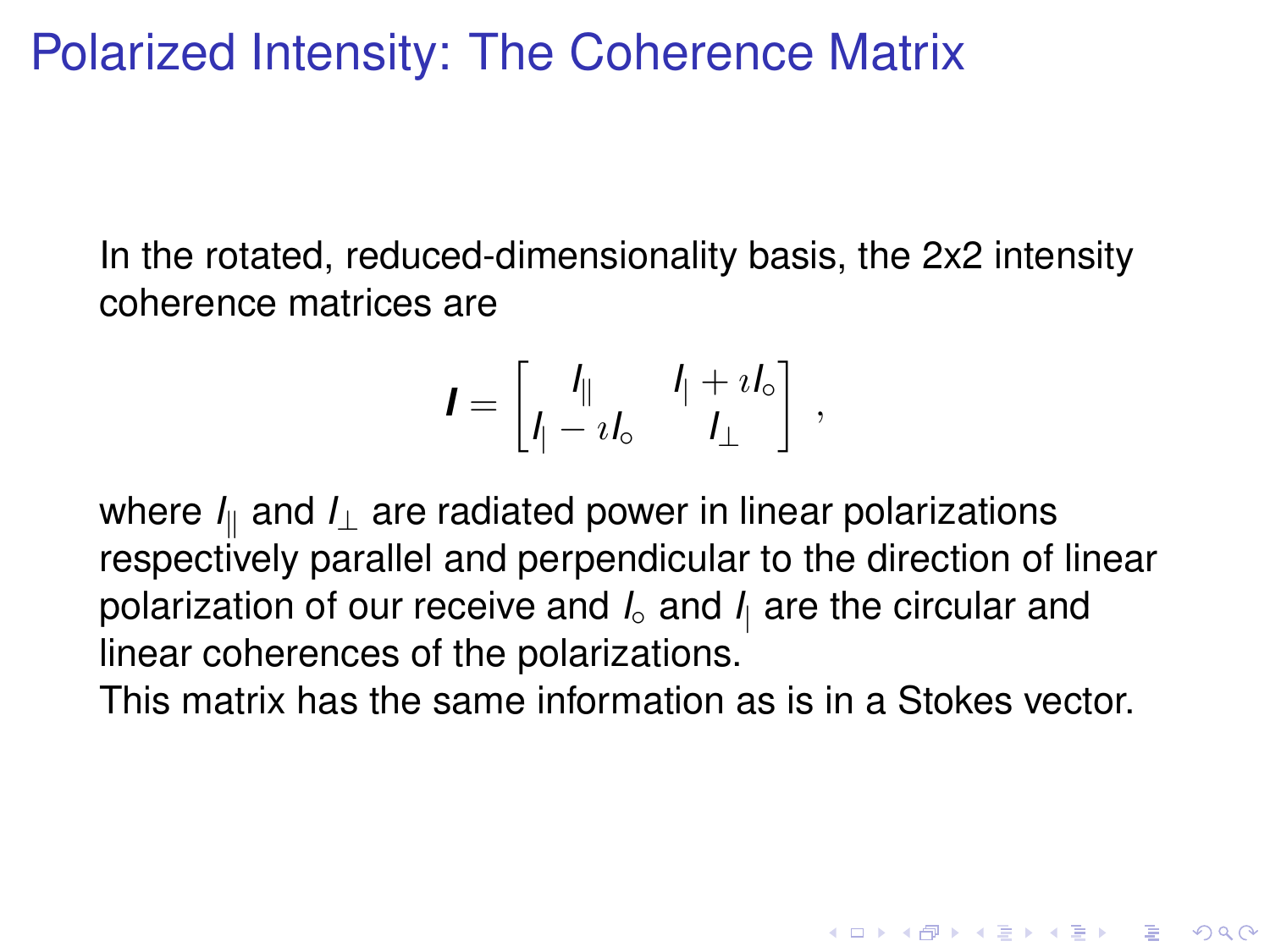#### Polarized Radiative Transfer

The differential equation of radiative transfer is

$$
\frac{dI}{ds} = \left(\frac{i\pi\nu}{c}\chi\right)I + I\left(\frac{i\pi\nu}{c}\chi\right)^{\dagger}.
$$

This differential equation can be cast in a descretized integral form very similar to that of the differential temperature form in scalar case:

$$
I=\sum_{i=0}^N \mathcal{T}_i \Delta B_i
$$

where  ${\cal T}_i$  is the power transmittance matrix from the *i*th layer boundary to the top of the atmosphere  $\Delta B_i$  is a function of  $B_i,$ the Planck source function at layer-boundary temperature, *T<sup>i</sup>* ,

$$
B_i = \frac{h\nu}{k(\exp\{\frac{h\nu}{kT_i}\} - 1)}.
$$

$$
\Delta B_i = \frac{B_{i+1} - B_{i-1}}{2}
$$

.<br>◆ ロ ▶ ◆ @ ▶ ◆ 경 ▶ → 경 ▶ │ 경 │ ◇ 9,9,0°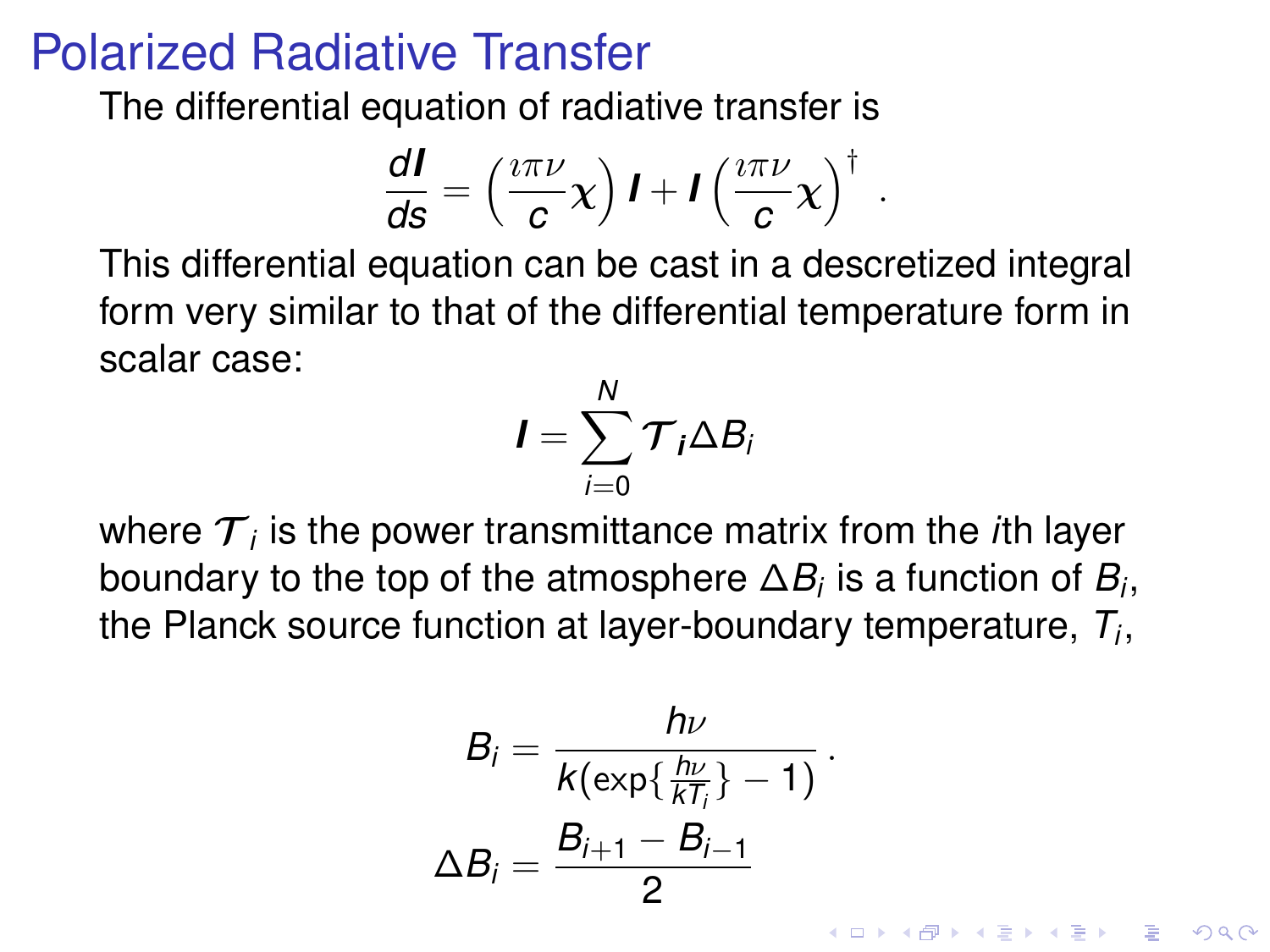${\cal T}_i$ , is built out of layer *field* transmittance matrices,  ${\bm E}_{\!j}$ ,

$$
\boldsymbol{E_{i}} = \exp \left(-\int_{s_{i}}^{s_{i-1}} \frac{i \pi \nu}{c} \chi \, \mathrm{d} s\right)
$$

$$
\mathcal{T}_i = \boldsymbol{E}_1 \boldsymbol{E}_2 \ldots \boldsymbol{E}_i \boldsymbol{E}_i^\dagger \ldots \boldsymbol{E}_2^\dagger \boldsymbol{E}_1^\dagger.
$$

Order is important as the *E<sup>i</sup>* matrices generally do not commute with one another.

K ロ ▶ K @ ▶ K 할 ▶ K 할 ▶ 이 할 → 9 Q Q\*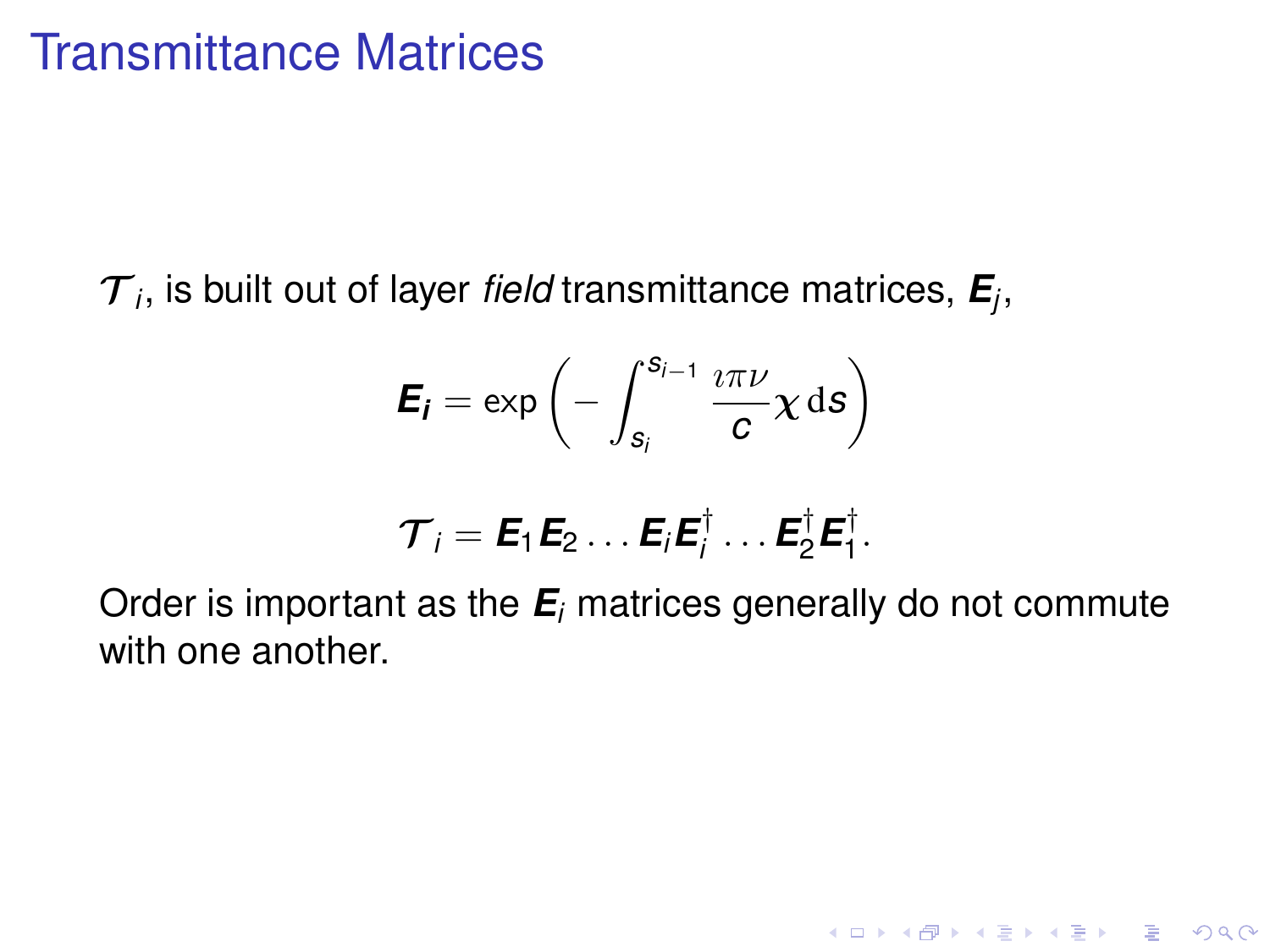${\cal T}_i$  is manifestly Hermitian, composed of matrix pairs  ${\bm E}_i$  and  ${\bm E}_i^\dagger$ *i* built up from the center outward, with the earliest times (largest indices) in the middle.

The contribution of isotropic (scalar) absorption from other molecules or from the wings of distant  $O<sub>2</sub>$  lines may be added to the argument of the exponential

$$
\boldsymbol{E}_{\boldsymbol{i}} = \exp \left(-\int_{s_i}^{s_{i-1}} \left(\frac{\imath \pi \nu}{c} \chi - \sum_{k} \frac{1}{2} \alpha_k \boldsymbol{1}\right) \, \mathrm{d}s\right)
$$

where *k* is the index over unpolarized contributions. The factor of  $\frac{1}{2}$  makes these "field" absorption rather than "power" absorption.

**KORK ERKEY EL POLO**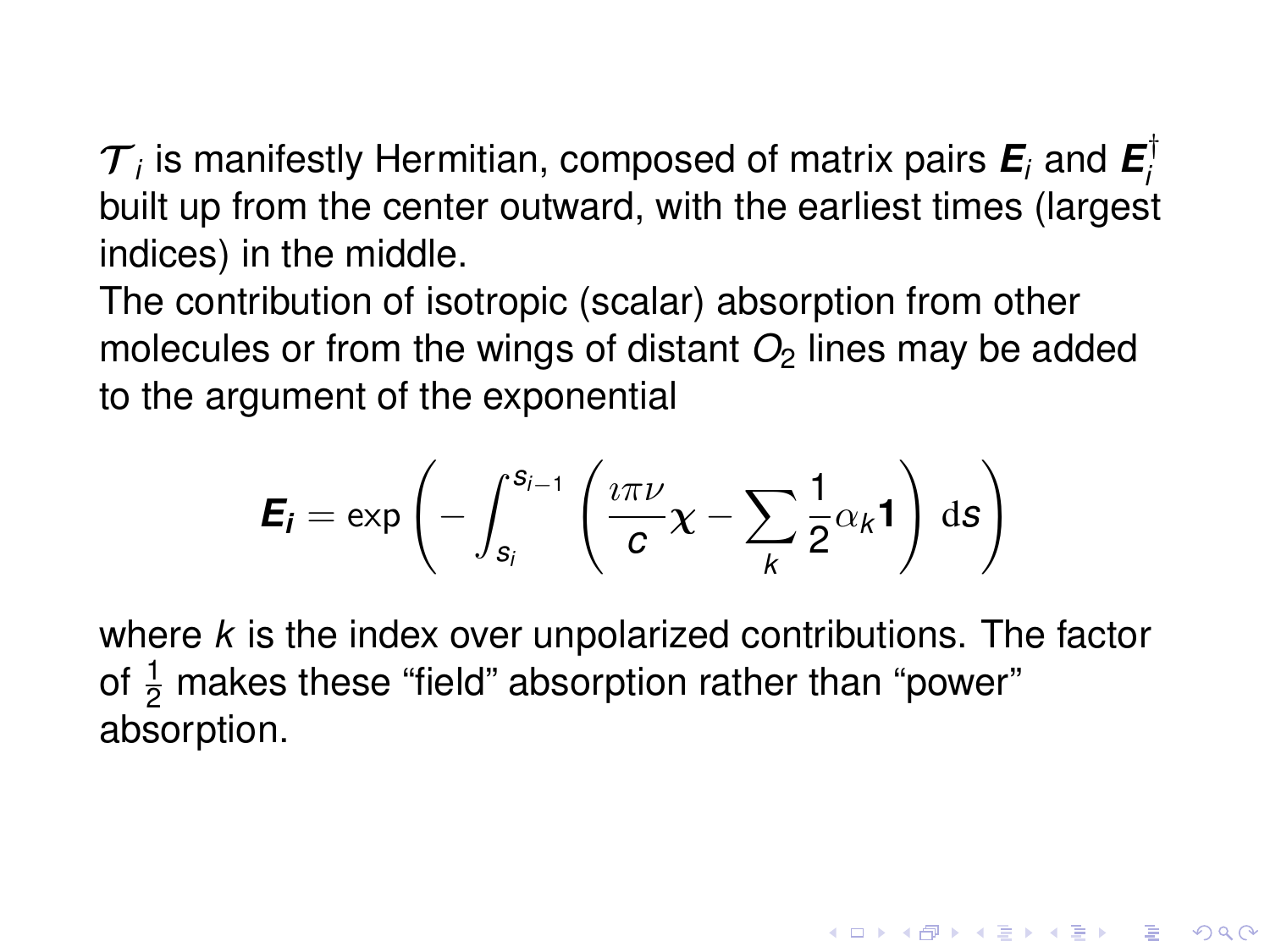### A Note on Matrix Exponentiation

Matrix exponentiation has its usual definition as a power series:

$$
\exp\chi = 1 + \chi + \frac{1}{2}\chi^2 + \dots\,.
$$

We assume that layers are thin enough that  $\chi$  commutes with itself throughout a layer. Note, generally

$$
\text{exp}(\chi_1)\,\text{exp}(\chi_2)\neq \text{exp}(\chi_1+\chi_2)
$$

**KORK ERKER ADAM ADA** 

because all of the  $\chi_1$ 's have to be on the left-hand side.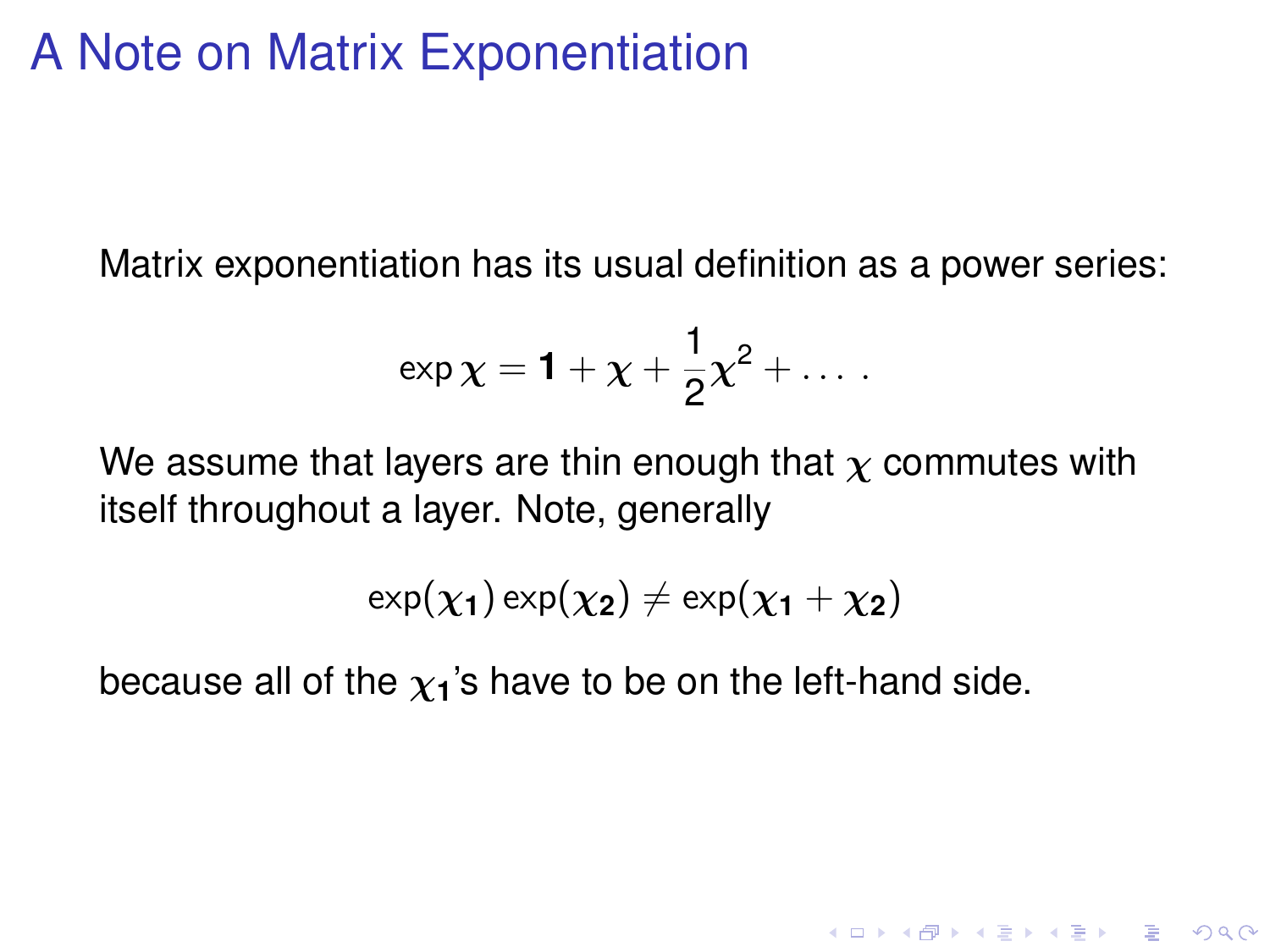#### Derivatives (Jacobians)

 $\blacktriangleright$  Jacobians are calculated analytically. In calculating derivatives with respect to mixing ratios or temperature, care must be taken to preserve matrix order.

$$
\frac{\partial I(x)}{\partial x} = \sum_{i=1}^{N} \frac{\partial \mathcal{T}_i}{\partial x} \Delta B_i + \mathcal{T}_i \frac{\partial \Delta B_i}{\partial x}
$$

It is convenient to define  $P_i = E_1E_2\ldots E_i$ , the field transmittance matrix to the *i* th layer boundary, so the power transmittance matrix may be written  $\mathcal{T}_i = \boldsymbol{P}_i \boldsymbol{P}_i^{\dagger}$ *i* . Derivatives of *P<sup>i</sup>* can be built up using the recurrence relation

$$
\frac{\partial P_i}{\partial x} = \frac{\partial P_{i-1}}{\partial x} E_{i-1} + P_{i-1} \frac{\partial E_{i-1}}{\partial x}
$$

and used to evaluate

$$
\frac{\partial \mathcal{T}_i}{\partial x} = \frac{\partial P_i}{\partial x} \mathbf{P}_i^{\dagger} + \left(\frac{\partial P_i}{\partial x} \mathbf{P}_i^{\dagger}\right)^{\dagger}.
$$

**KORKAR KERKER E VOOR**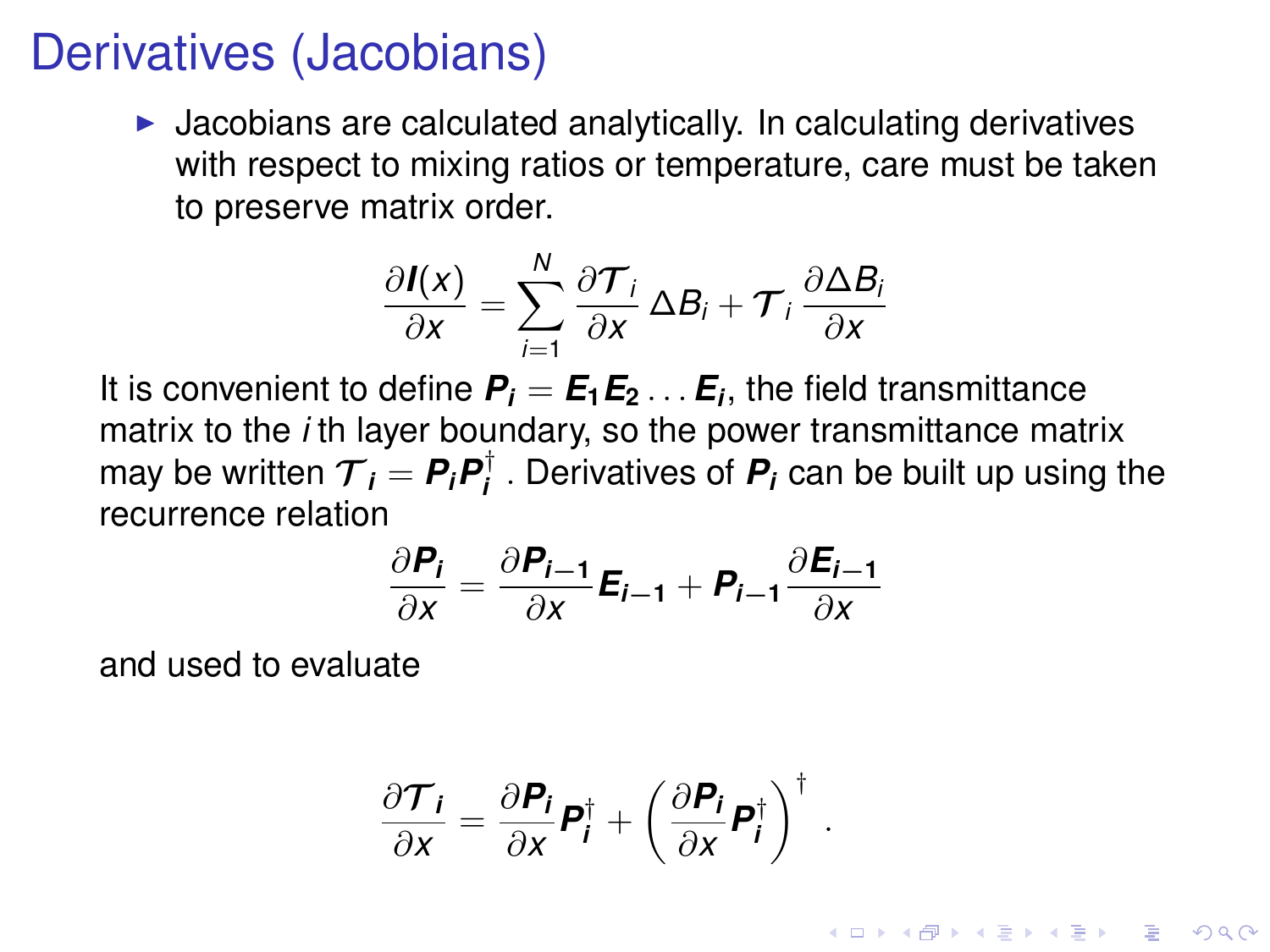#### Complex Lineshape (Fadeeva with line interference)

$$
\mathcal{F}(x_j, y_j) = \frac{1}{\pi} \frac{\nu}{\nu_{0j}} \int_{-\infty}^{\infty} e^{-t^2} \left( \frac{y_j - Y_j(x_j - t)}{(x_j - t)^2 + y_j^2} + \frac{i(y_j Y_j + x_j - t)}{(x_j - t)^2 + y_j^2} \right) dt
$$
  
=  $\frac{\nu}{\nu_{0j}} (1 + iY_j)F(x_j + iy_j),$  (1)

where

$$
x_j = \frac{\sqrt{\ln 2} \left( \nu - \nu_j^k - \Delta \nu_{j,m,\Delta m} \right)}{w_d^k},
$$
  
\n
$$
y_j = \frac{\sqrt{\ln 2} w_{cj} P}{w_{cj}^k} \left( \frac{T_0}{T} \right)^{n_{cj}^k},
$$
  
\n
$$
Y_j = P \left[ \delta_j^k \left( \frac{T_0}{T} \right)^{n_{cj}^k} + \gamma_j^k \left( \frac{T_0}{T} \right)^{n_{cj}^k} \right],
$$
  
\n
$$
w_{cj}^k = \sqrt{2 \ln 2 k_B / c} \sqrt{\frac{T}{\mathcal{M}^k}} \nu,
$$

and the shifted line-center frequency is

$$
\nu_j^k = \left[\nu_{0j}^k + \Delta \nu_{0j}^k P\left(\frac{T_0}{T}\right)^{n_{\Delta}^k \nu_{0j}}\right] \left(1 + \frac{\nu_{0s}}{c}\right). \tag{2}
$$